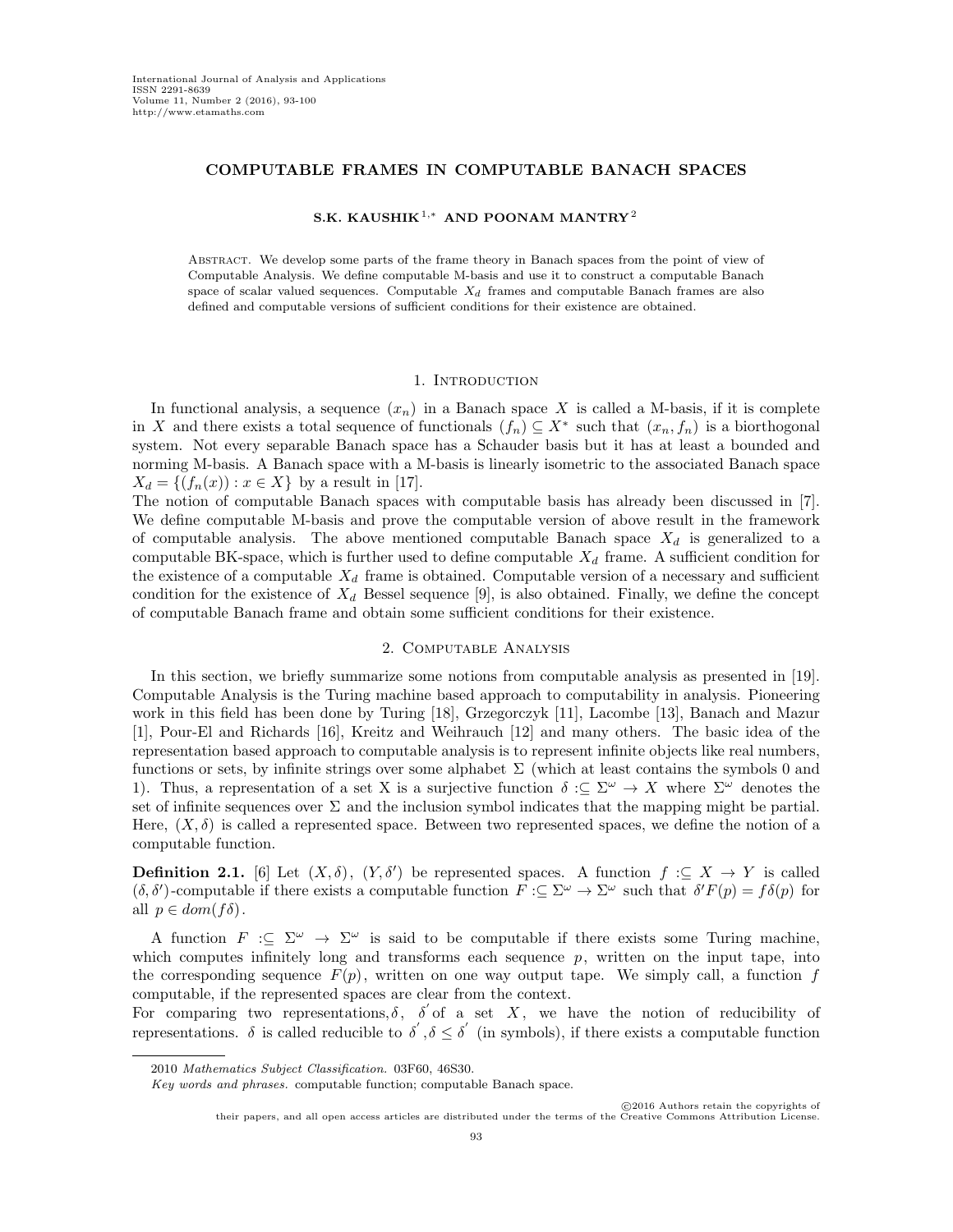$F: \subseteq \Sigma^{\omega} \to \Sigma^{\omega}$  such that  $\delta(p) = \delta F(p)$  for all  $p \in dom(\delta)$ . This is equivalent to the fact that the identity  $I: X \to X$  is  $(\delta, \delta')$ -computable. If  $\delta \leq \delta'$  and  $\delta' \leq \delta$ , then  $\delta$  and  $\delta'$  are called computably equivalent. Analogously to the notion of computability, we can define the notion of  $(\delta, \delta')$ -continuity, by substituting a continuous function F in the definitions above. On  $\Sigma^{\omega}$ , we use the Cantor topology, which is simply the product topology of the discrete topology on  $\Sigma$ .

Given a represented space  $(X, \delta)$ , a computable sequence is defined as a computable function  $f: \mathbb{N} \to X$  where we assume that N is represented by  $\delta_{\mathbb{N}}(1^n 0^\omega) = n$  and a point  $x \in X$  is called computable if there is a constant computable sequence with value x. The notion of  $(\delta, \delta)$ -continuity agrees with the ordinary topological notion of continuity, as long as, we are dealing with admissible representations.

A representation  $\delta$  of a topological space X is called admissible if  $\delta$  is continuous and if the identity  $I: X \to X$  is  $(\delta', \delta)$ -continuous for any continuous representation  $\delta'$  of X. If  $\delta$ ,  $\delta'$ , are admissible representation of topological spaces  $X, Y$ , then a function  $f: \subseteq X \to Y$  is  $(\delta, \delta')$  continuous iff it is sequentially continuous [5].

Given two represented spaces  $(X, \delta)$ ,  $(Y, \delta')$ , there is a canonical representation  $[\delta \to \delta']$  of the set of  $(\delta, \delta')$ - continuous functions  $f: X \to Y$ . If  $\delta$  and  $\delta'$  are admissible representations of sequential topological spaces X and Y respectively, then  $[\delta \to \delta']$  is actually a representation of the set  $C(X, Y)$ of continuous functions  $f: X \to Y$ . The function space representation can be characterized by the fact that it admits evaluation and type conversion. See [19] for details.

If  $(X, \delta)$ ,  $(Y, \delta')$  are admissibly represented sequential topological spaces, then, in the following, we will always assume that  $C(X, Y)$  is represented by  $\left[\delta \to \delta'\right]$ . It follows by evaluation and Type conversion that the computable points in  $(C(X, Y), [\delta \to \delta'])$  are just the  $(\delta, \delta')$  -computable functions  $f \text{ }\mathcal{F} \text{ }\mathcal{F} \text{ }\mathcal{F}$  [19]. For a represented space  $(X, \delta)$ , we assume that the set of sequences  $X^{\mathbb{N}}$  is represented by  $\delta^{\mathbb{N}} = [\delta_{\mathbb{N}} \to \delta]$ . The computable points in  $(X^{\mathbb{N}}, \delta^{\mathbb{N}})$  are just the computable sequences in  $(X, \delta)$ .

The notion of computable metric space was introduced by Lacombe [14]. However, we state the following definition given by Brattka [6].

**Definition 2.2.** ([6]) A tuple  $(X, d, \alpha)$  is called a *computable metric space* if

- $(1)$   $(X, d)$  is a metric space.
- (2)  $\alpha : \mathbb{N} \to X$  is a sequence which is dense in X.
- (3)  $do(\alpha \times \alpha): \mathbb{N}^2 \to \mathbb{R}$  is a computable (double) sequence in  $\mathbb{R}$ .

Given a computable metric space  $(X, d, \alpha)$ , its Cauchy Representation  $\delta_X : \subseteq \Sigma^\omega \to X$  is defined as

$$
\delta_X(01^{n_0+1}01^{n_1+1}01^{n_2+1}...):=\lim_{i\to\infty}\alpha(n_i)
$$

for all  $n_i \in \mathbb{N}$  such that  $(\alpha(n_i))_{i \in \mathbb{N}}$  converges and

$$
d(\alpha(n_i), \alpha(n_j)) < 2^{-i}
$$

for all  $j > i$ .

In the following, we assume that computable metric spaces are represented by their Cauchy representation. All Cauchy representations are admissible with respect to the corresponding metric topology.

An Example of a computable metric space is  $(\mathbb{R}, d_{\mathbb{R}}, \alpha_{\mathbb{R}})$  with the Euclidean metric  $d_{\mathbb{R}}(x, y) = ||x - y||$ and a standard numbering of a dense subset  $Q \subseteq \mathbb{R}$  as  $\alpha_{\mathbb{R}} \leq i, j, k \geq (i - j)/(k + 1)$ . Here, the bijective Cantor pairing function  $\langle , \rangle : \mathbb{N}^2 \to \mathbb{N}$  is defined as  $\langle i, j \rangle = j + (i+j)(i+j+1)/2$  and this definition can be extended inductively to finite tuples. It is known that the Cantor pairing function and the projections of its inverse are computable. In the following, we assume that  $\mathbb R$  is endowed with the Cauchy representation  $\delta_{\mathbb{R}}$  induced by the computable metric space given above. Brattka [6] gave the following definition of a computable normed linear space.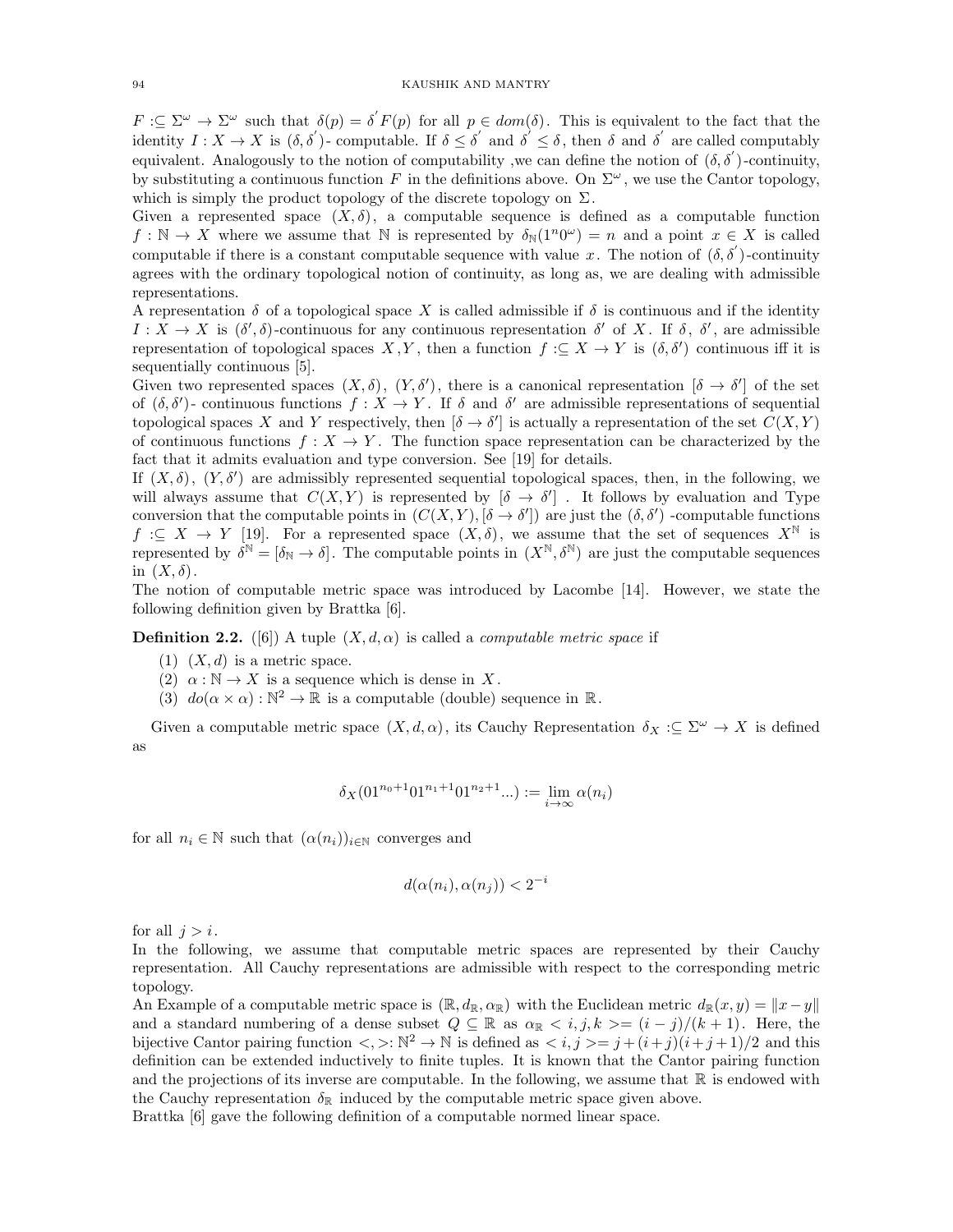**Definition 2.3.** ([6]) A space  $(X, \|.\|, e)$  is called a *computable normed space* if:-

- (1)  $\|\cdot\| : X \to \mathbb{R}$  is a norm on X.
- (2) The linear span of  $e : \mathbb{N} \to X$  is dense in X.
- (3)  $(X, d, \alpha_e)$  with  $d(x, y) = ||x y||$  and

$$
\alpha_e>=\Sigma_{i=0}^k\alpha_F(n_i)e_i
$$

is a computable metric space with Cauchy representation  $\delta_X$ .

It was observed that computable normed space is automatically a computable vector space, that is, the linear operations are all computable. If the underlying space  $(X, \|.\|)$  is a Banach space then  $(X, \|\. \|, e)$  is called a computable Banach space.

We always assume that computable normed spaces are represented by their Cauchy representations, which are admissible with respect to norm topology. Two computable Banach space with the same underlying set are called computably equivalent if the corresponding Cauchy representations are computably equivalent.

A sequence  $(e_i)_{i\in\mathbb{N}}$  in a Banach space X, is called a Schauder basis of X if every  $x \in X$  can be uniquely represented as  $x = \sum_{i=0}^{\infty} x_i e_i$  with  $x_i \in F$ . If X is a computable Banach space, then a sequence  $(e_i)_{i\in\mathbb{N}}$  is called a computable basis, if it is a Schauder basis of X that is computable in X. A sequence space  $S$  is called a BK space if it is a Banach space and the coordinate functionals are continuous on  $S$ . Here, a sequence space is a set  $S$  of sequences of scalars which is closed under co-ordinatewise addition and scalar multiplication.

Several representations for the operator space  $B(X, Y)$  of bounded linear operators between two computable normed spaces are defined in [3]. In the following, we state some of the representations for the operator space  $B(X, Y)$ , as they are used in consequent results of this paper.

**Definition 2.4.** ([3]) Let  $(X, \|.\|, e)$  and Y be computable normed spaces. Define representations of  $B(X, Y)$ :

1)  $\delta_{ev}(p) = T \Leftrightarrow [\delta_X \rightarrow \delta_Y](p) = T$ 2)  $\delta_{seq}(p) = T \Leftrightarrow \delta_Y^{\mathbb{N}}(p) = (Te_i)_{i \in \mathbb{N}}$ 

3)  $\delta_{seq}^{\geq} < p, q > T \Leftrightarrow \delta_{seq}(p) = T \text{ and } \delta_{\mathbb{R}}(q) \geq ||T||.$ 

### 3. Main Results

In order to develop a systematic computable frame theory on Banach spaces, we first extend the notion of computability to M-basis. M-basis were introduced by A.I. Markusevic, who regarded them as a natural generalization of the trigonometric system in  $C[0, 2\pi]$  and hence, as a natural replacement for basis. M-basis exists in every separable Banach space. We begin with the following definition of computable M-basis.

**Definition 3.1.** A sequence  $(x_n)$  in a computable Banach space  $(X, \|.\|, e)$  is a Computable M-Basis of  $X$  if :-

- (1)  $(x_n)$  is a computable complete sequence in X.
- (2) There exists a total computable sequence of functionals  $(f_n) \subseteq X^*$ , with respect to  $[\delta_X \to \delta_F]$ representation, such that  $(x_n, f_n)$  is a biorthogonal system.

Let  $(X, \|\cdot\|, \epsilon)$  be a computable Banach space with a computable M-basis  $(x_n)$ . Since  $(x_n)$  is a computable complete sequence in X,  $(X, \|\cdot\|, (x_n))$  is a computable Banach space that is computably equivalent to  $(X, \|.\|, e)$ .

**Remark 3.2.** Let  $(X, \|.\|, (e_n))$  be a computable Banach space with computable basis  $(e_n)$ , then  $(e_n)$  is a computable complete sequence in X. The sequence  $(e'_n)$  of co-ordinate functionals is a computable sequence in  $C(X, F)$  by Proposition 3.3 in [7]. Also,  $(e'_n)$  is a total sequence of functionals such that  $(e_n, e'_n)$  is a biorthogonal system. Hence, a computable basis in a computable Banach space is a computable M-Basis.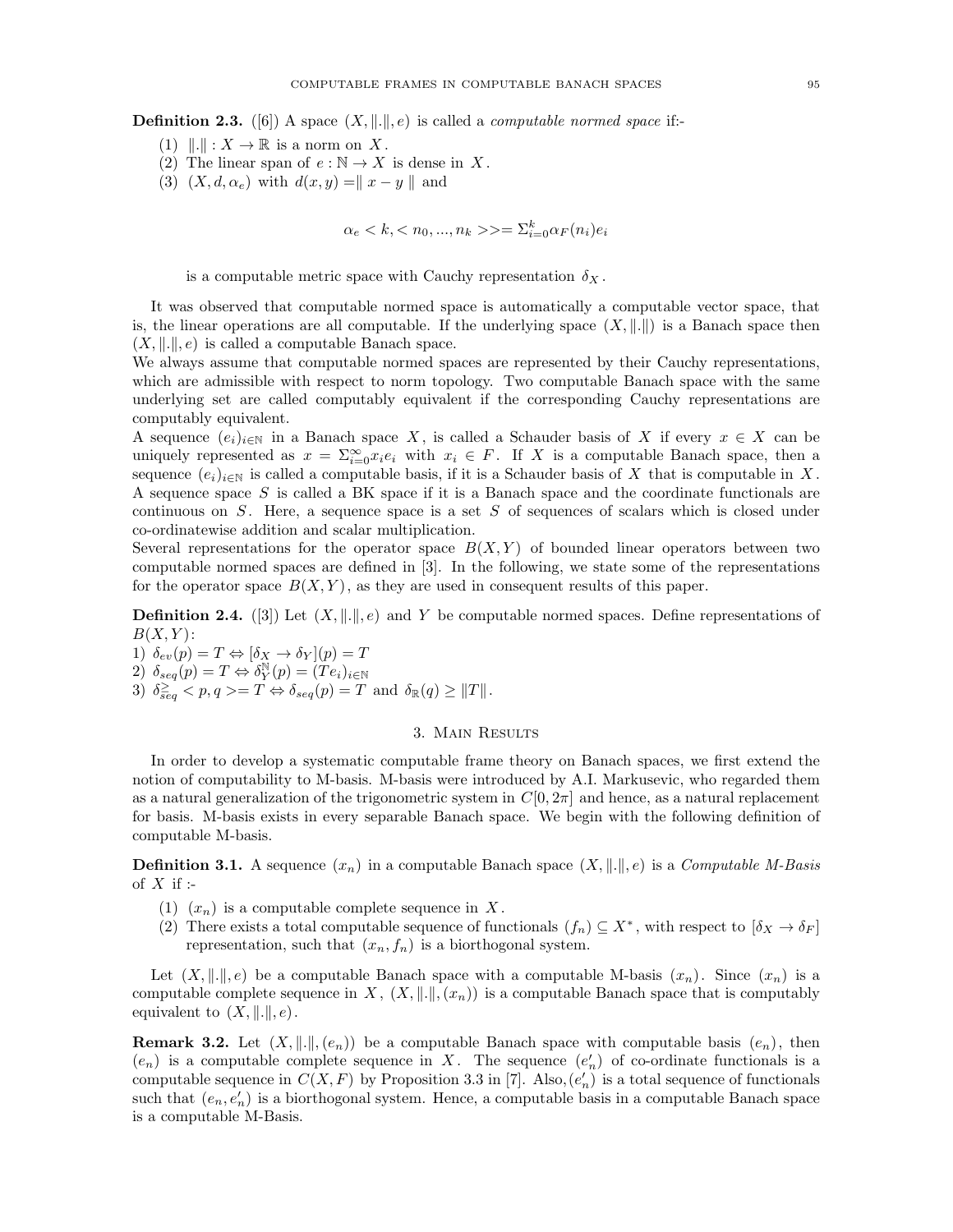Next, we prove that an associated Banach space of scalar valued sequences with respect to a computable M-basis is a computable Banach space.

**Theorem 3.3.** Let  $(x_n)$  be a computable M-basis for a computable Banach space  $(X, \|\cdot\|, (x_n))$ , with associated sequence of functionals  $(f_n)$ . Let  $E_d = \{(f_n(x)) : x \in X\}$  be the associated Banach space with norm  $||(f_n(x))||_{E_d} = ||x||_X$ ,  $x \in X$ . Then  $(E_d, ||.||, (e_i))$ ,  $(e_i)$  being the sequence of canonical unit vectors, forms a computable Banach space.

Proof: Let  $d$  and  $d'$  be the metric induced by the norm of  $E_d$  and  $X$ , respectively. Note that, for  $h = \langle k, \langle n_0, ... n_k \rangle$  and  $h' = \langle p, \langle m_0, ... m_p \rangle > \in \mathbb{N}$ ,

$$
d(\alpha_e(h), \alpha_e(h')) = \|\Sigma_{i=0}^k \alpha_F(n_i)e_i - \Sigma_{i=0}^p \alpha_F(m_i)e_i\|
$$
  
= 
$$
\|(f_n(\Sigma_{i=0}^k \alpha_F(n_i)x_i - \Sigma_{i=0}^p \alpha_F(m_i)x_i))\|_{E_d}
$$
  
= 
$$
\|\Sigma_{i=0}^k \alpha_F(n_i)x_i - \Sigma_{i=0}^p \alpha_F(m_i)x_i\|_X
$$
  
= 
$$
d'(\alpha_x(h), \alpha_x(h'))
$$

Now, the result follows from the fact that  $(X, d', \alpha_x)$  is a computable metric space.

In the following result, we prove that the computable Banach space  $(X, \|\cdot\|, (x_n))$  with computable M-basis  $(x_n)$  and the associated computable Banach space  $(E_d, \|\ldots\|, (e_i))$  are computably isomorphic. Here, a computable isomorphism T is an isomorphism such that T as well as  $T^{-1}$  are computable.

**Theorem 3.4.** Let  $(X, \|\cdot\|, (x_n))$  be a computable Banach space,  $(x_n)$  be a computable M-basis and  $(E_d, ||.||, (e_i))$  be the associated computable Banach space. Then the mapping  $T : X \to E_d$  given by  $T(x) = (f_n(x)), x \in X$  is a computable isometrical isomorphism.

Proof: The map T is a bounded linear operator satisfying  $||Tx|| = ||x||$ , for all  $x \in X$  and therefore,  $||T|| \leq 1$ . Also,  $(T(x_n)) = (e_n)$  is a computable sequence in  $E_d$ . Thus, we can get a  $\delta_{seq}^{\geq}$  name of T and so a  $\delta_{ev}$  name. Therefore, T is  $[\delta_X \to \delta_{E_d}]$  computable. Hence, by computable Banach Inverse Mapping Theorem in  $[6]$ , T is a computable isometrical isomorphism.

Next, we generalize the notion of associated computable Banach space of scalar valued sequences.

**Definition 3.5.** A BK space  $X_d$  is said to be a *computable BK-space* if it is a computable Banach space such that the sequence of co-ordinate functionals  $\tau_j : X_d \to F$  given by  $\tau_j((x_i)) = x_j$ ,  $j \in \mathbb{N}$  is computable with respect to  $[\delta_{X_d} \to \delta_F]$  representation.

**Example 3.6.** Let  $(x_n)$  be a computable M-basis for a computable Banach space  $(X, \|\cdot\|, (x_n))$ , with associated total sequence of functionals  $(f_n) \subseteq X^*$ . Then  $E_d = \{(f_n(x)) : x \in X\}$ , the associated Banach space is a BK space. Also,  $(E_d, \|.\|, (e_i))$  is a computable Banach space as proved above. The sequence of co-ordinate functionals  $\tau_j : E_d \to F$  given by  $\tau_j((f_n(x))) = f_j(x), x \in X$  is computable in  $C(E_d, F)$  as  $\|\tau_n\| \le \|f_n\|$  and  $(f_n)$  is a computable sequence with respect to  $[\delta_X \to \delta_F]$  representation. Also,  $\tau_n(e_k) = \delta_{kn}$ , that is, given n and k,  $\tau_n(e_k)$  can be computed. Hence,  $(E_d, \|\cdot\|, (e_i))$  is a computable BK-space.

We define computable  $X_d$  frame for a computable Banach space in the following.

**Definition 3.7.** Let X be a computable Banach space,  $X_d$  be a computable BK-space. A computable sequence  $(g_i) \subseteq X^*$ , with respect to  $[\delta_X \to \delta_F]$  representation is called a *computable*  $X_d$  frame for X if:

(1)  $(g_i(f)) \in X_d \ \forall f \in X$ .

(2)  $||f||_X$  and  $||g_i(f)||_{X_d}$  are equivalent, that is, there exists constants A,  $B > 0$  such that

$$
A||f||_X \le ||(g_i(f))||_{X_d} \le B||f||_X
$$

for all  $f \in X$ .

If, only the (1) and the upper condition in (2) are satisfied,  $(g_i)$  is called a *computable*  $X_d$  Bessel sequence for X.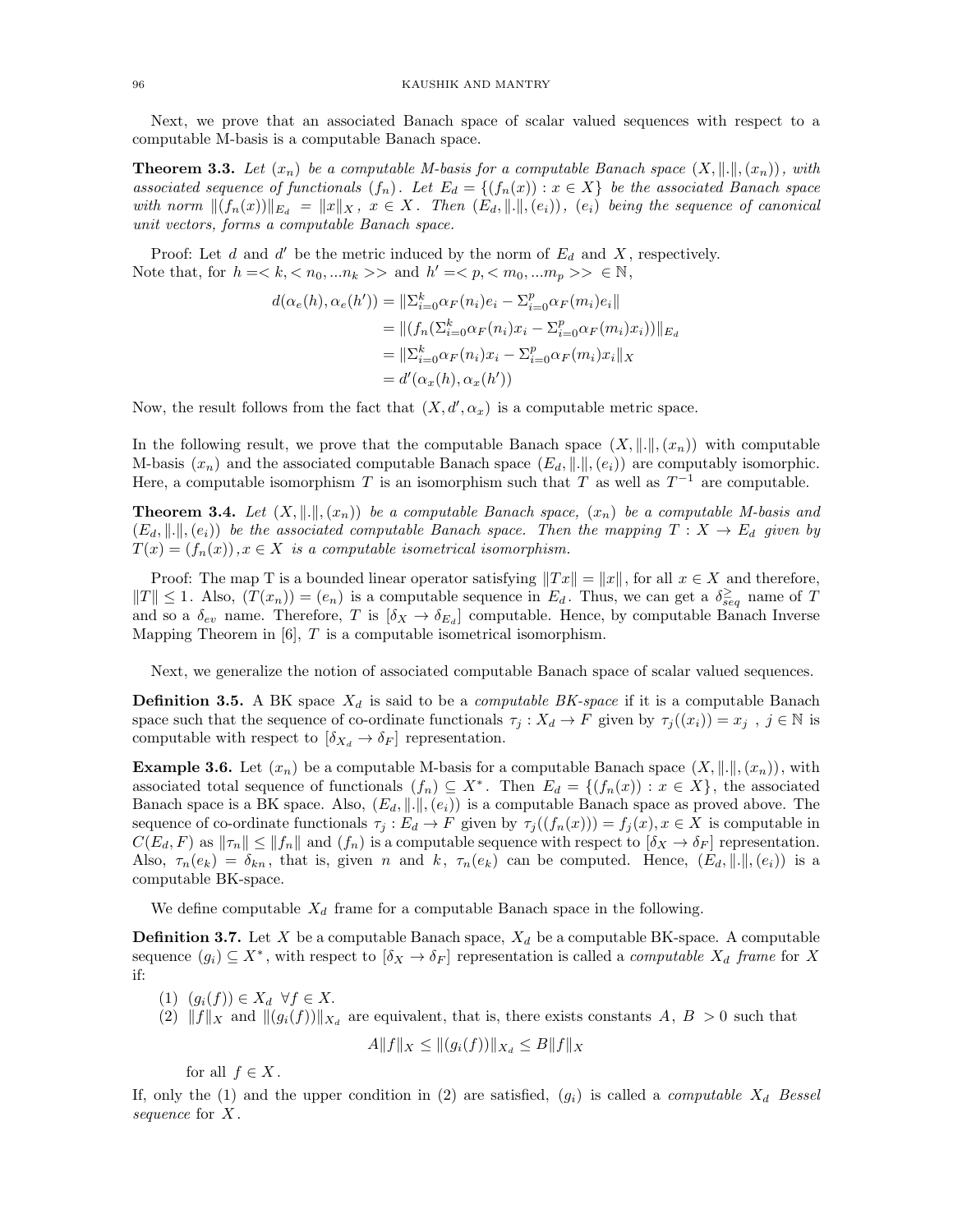**Example 3.8.** Let  $(x_n) \subseteq X$ ,  $(f_n) \subseteq X^*$  and  $X_d = E_d$  be as in Example 3.6. Then  $(X_d, \|\cdot\|, (e_i))$  is a computable BK space. Also, since  $(f_n) \subseteq X^*$  is a computable sequence with respect to  $[\delta_X \to \delta_F]$ representation such that  $(f_n(x)) \in X_d$  for all  $x \in X$  and  $|| (f_n(x)) ||_{X_d} = ||x||_X, x \in X$ ,  $(f_n)$  forms a computable  $X_d$  frame for X.

In the following, we present a computable version of a sufficient condition for the existence of a  $X_d$ frame (Theorem 2.1 in [9]).

**Theorem 3.9.** Let X be any computable Banach space and  $X_d$  be any computable BK space. If X is isometrically isomorphic to a subspace of  $X_d$  by a computable map, then there exists a computable  $X_d$  frame for X.

Proof: Let  $T : X \to X_d$  be a computable map such that X is isometrically isomorphic to  $T(X)$ . Let  $(\tau_i)$  be the computable sequence of co-ordinate functionals of  $X_d$ , given by  $\tau_i((x_j)) = x_i, i \in \mathbb{N}$ ,  $(x_j) \in X_d$ . For each  $i \in \mathbb{N}$ , define  $g_i = \tau_i \circ T$ . Then  $(g_i)$  is a computable sequence of functionals such that  $(g_i(f)) = (\tau_i(T(f))) = Tf \in X_d$ ,  $f \in X$  and  $||(g_i(f))||_{X_d} = ||Tf||_{X_d} = ||f||_X$ . Hence,  $(g_i) \subseteq X^*$ is a computable  $X_d$  frame for X.

For the converse, Theorem 2.1 in [9] states that if  $(g_i)$  be an  $X_d$  frame for a Banach space X, then the map  $U: X \to X_d$  given by  $U(f) = (g_i(f))$  is an isomorphism of X into  $X_d$ . Using the techniques from [8], we show that the computable version of this result does not hold.

**Example 3.10.** Consider the computable Banach space  $(l_2, \|\|, (e_i))$  with the sequence of canonical unit vectors  $(e_i)$  as computable basis. Let  $(a_i)$  be a computable sequence of positive reals such that  $\|(a_i)\|_{l_2}$  exists but is not computable. We assume  $a_0 = 1$ . Define a linear bounded operator  $T: l_2 \to l_2$ as

$$
\left(\begin{array}{cccccc}\n1 & a_1 & a_2 & a_3 & \cdots \\
0 & 1 & 0 & 0 & \cdots \\
0 & 0 & 1 & 0 & \cdots \\
\vdots & \vdots & \vdots & \ddots & \vdots\n\end{array}\right)
$$

Then,  $(f_i) = (Te_i)$  is a frame for  $l_2$ . Define  $g_i : l_2 \to \mathbb{R}$  by  $g_i(f) = \langle f, f_i \rangle$ ,  $i \in \mathbb{N}$ . Then,  $(g_i)$  forms a computable  $X_d$  frame for  $l_2$  where  $X_d$  is the computable BK space  $(l_2, \|\cdot\|, (e_i))$ . But the operator  $U: l_2 \to l_2$ ,  $U(f) = \langle f, f_i \rangle$  is not computable as  $U(e_0) = (a_i)$  is not computable in  $l_2$ .

The next result shows that the map U is computable with respect to  $[\delta_X \to \delta_F^N]$  representation.

**Theorem 3.11.** Let X be a computable Banach space and  $X_d$  be a computable BK space. If  $(g_i) \subseteq X^*$ be a computable  $X_d$  frame for X then the map

$$
U: X \to X_d
$$

$$
f \to (g_i(f))
$$

is  $(\delta_X, [\delta_{\mathbb{N}} \to \delta_F])$  computable isomorphism of X into  $X_d$ .

Proof: The map U is an isomorphism of X into  $X_d$  by Theorem 2.1 in [9]. By the computability of the sequence  $(g_i)$  and the Evaluation property, we get that the map

$$
U^{'} : \mathbb{N} \times X \to F
$$

$$
(i, f) \to g_i(f)
$$

is computable with respect to  $([\delta_N, \delta_X], \delta_F)$  representation. By Type Conversion, the map U is computable with respect to  $(\delta_X, [\delta_{\mathbb{N}} \to \delta_F])$  representation.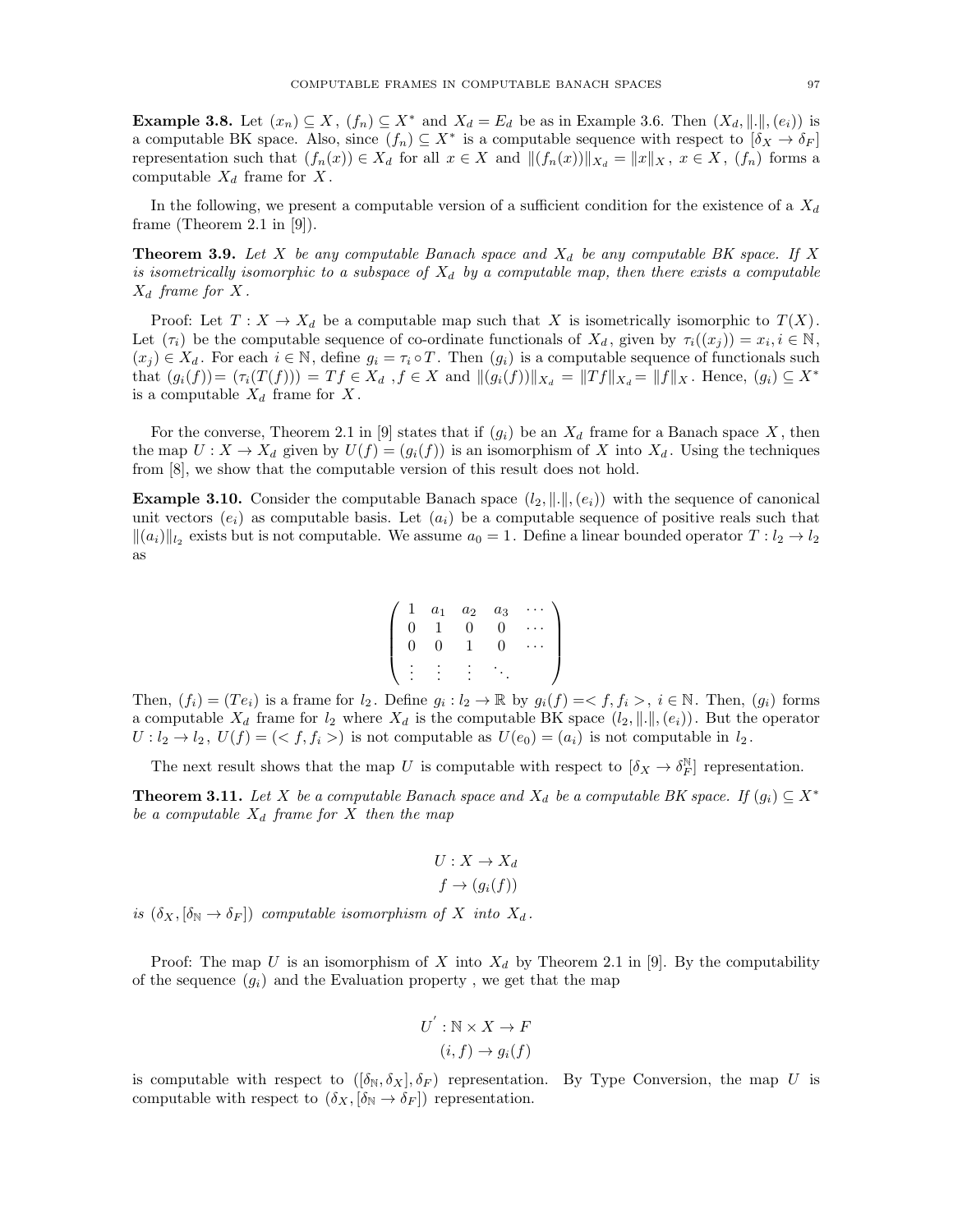Now, we give a computable version of a necessary and sufficient condition for the existence of a  $X_d$ Bessel sequence (Corollary 3.3 in [9]).

First, we recall, the Dual space representation  $\delta_{X^*}$  of the dual space  $X^*$  as given in [7].

**Definition 3.12.** ([7]) For a separable Banach space X, define a representation  $\delta_{X^*}$  of the dual space  $X^*$  by

$$
\delta_{X^*} < p, q \geq f \Leftrightarrow [\delta_X \to \delta_F](p) = f \quad \text{and} \quad \delta_{\mathbb{R}}(q) = \|f\|
$$

Next, we give the definition of computable dual space given in [7], as it is required in the subsequent result.

**Definition 3.13.** ([7]) Let X be a computable Banach space. X is said to have a *computable dual* space  $X^*$  if there exists a sequence  $e^*: \mathbb{N} \to X^*$  such that:

- (1)  $(X^*, \| \| \|, e^*)$  is a computable Banach space.
- (2)  $\delta_{X^*}$  is computably equivalent to the Cauchy representation  $\delta_{X^*}^c$  of  $(X^*, \|.\|, e^*)$ .

**Theorem 3.14.** Let X be a computable Banach space with computable dual space. Let  $(X_d, \|\cdot\|, (e_i))$ be a computable BK-space and  $(X_d^*, \| \|, (E_i))$  be a computable Banach space,  $(e_i)$  and  $(E_i)$  being the sequences of standard unit vectors as basis. Then if,  $(g_i) \subseteq X^*$  be a computable  $X_d$ -Bessel sequence for X with bound B with  $(\|g_i\|)$  being a computable sequence then  $T: X_d^* \to X^*$  given by  $T((d_i)) = \Sigma d_i g_i$ is a well defined computable operator from  $||T|| \leq B$ . Converse holds if  $X_d$  is reflexive space.

Proof: Define  $R: X \to X_d$  by  $R(x) = (g_i(x))$ ,  $x \in X$ . Since  $(g_i)$  is an  $X_d$ - Bessel sequence,  $(g_i(x)) \in X_d$ ,  $x \in X$  and  $||R(x)|| = ||(g_i(x))||_{X_d} \leq B||x||_X$ ,  $x \in X$ . Consider  $R^* : X_d^* \to X^*$ . Then  $R^*(E_j) : X \to F$  is such that  $R^*(E_j)(x) = E_j(R(x)) = g_j(x), x \in X$ . Therefore,  $R^*(E_j) = g_j$ , for all  $j \in \mathbb{N}$  such that  $R^*(\Sigma_i d_i E_i) = \Sigma_i d_i g_i$ .

Thus,  $T = R^*$  is a well defined operator given by  $T((d_i)) = \sum_i d_i g_i$  satisfying  $||T|| \leq B$ . As,  $(g_i) \subseteq X^*$  is a computable sequence with respect to  $[\delta_X \to \delta_F]$  representation and  $(\|g_i\|)$  is assumed to be a computable sequence, therefore,  $(g_i)$  is a computable sequence in  $X^*$  with respect to Cauchy representation. Therefore, T is  $\left[\delta_{X^*_A}^c \to \delta_{X^*}^c\right]$  computable.

Conversely, let  $T: X_d^* \to X^*$  be a computable operator given by  $T((d_i)) = \sum_i d_i g_i$ . Then  $T(E_i) = g_i$ , for all  $i$  and since, a computable operator maps computable sequences to computable sequences, therefore,  $(g_i)$  is a computable sequence in  $X^*$  with respect to  $[\delta_X \to \delta_F]$  representation and  $(\Vert g_i \Vert)$ is a computable sequence. Consider  $T^* : X^{**} \to X_d^{**}$  which satisfies  $T^*(f)(E_j) = f(g_j)$ , for all  $f \in X^{**}$ . Therefore,  $(g_i(x)) = (T^*(i(x))(E_i)) \in X_d^{**}$ , identified with  $T^*(i(x))$ , where i is the natural embedding of X into  $X^{**}$ . Since  $X_d$  is reflexive, therefore,  $(g_i(x)) \in X_d$  and satisfies

$$
||(g_i(x))||_{X_d} = ||T^*(i(x))|| = ||T|| ||x|| \le B||x||_X
$$

Hence,  $(g_i) \subseteq X^*$  is a computable  $X_d$  Bessel sequence for X with bound B and computable sequence of norms.

Banach frames were introduced by Grochenig [10] as a generalization of the notion of frames in Hilbert spaces. In the following definition, we introduce the notion of computable Banach frame.

**Definition 3.15.** Let X be a computable Banach space,  $X_d$  be a computable BK-space. Given a computable linear operator  $S: X_d \to X$  and a computable  $X_d$  frame  $(g_i) \subseteq X^*$ , we say that  $((g_i), S)$ is a computable Banach frame for X with respect to  $X_d$  if  $S((g_i(x))) = x$  for all  $x \in X$ .

**Example 3.16.** Let  $(x_n)$  be a computable M-Basis and  $X_d = \{(f_n(x)) : x \in X\}$  be a computable BK-space and  $(f_n) \subseteq X^*$  is a computable  $X_d$  frame. By Theorem 3.4, the map  $T: X \to X_d$  given by  $x \to (f_n(x))$ ,  $x \in X$  is a computable isometrical isomorphism. Thus,  $((f_i), T^{-1})$  is a computable Banach frame for X with respect to  $X_d$ .

.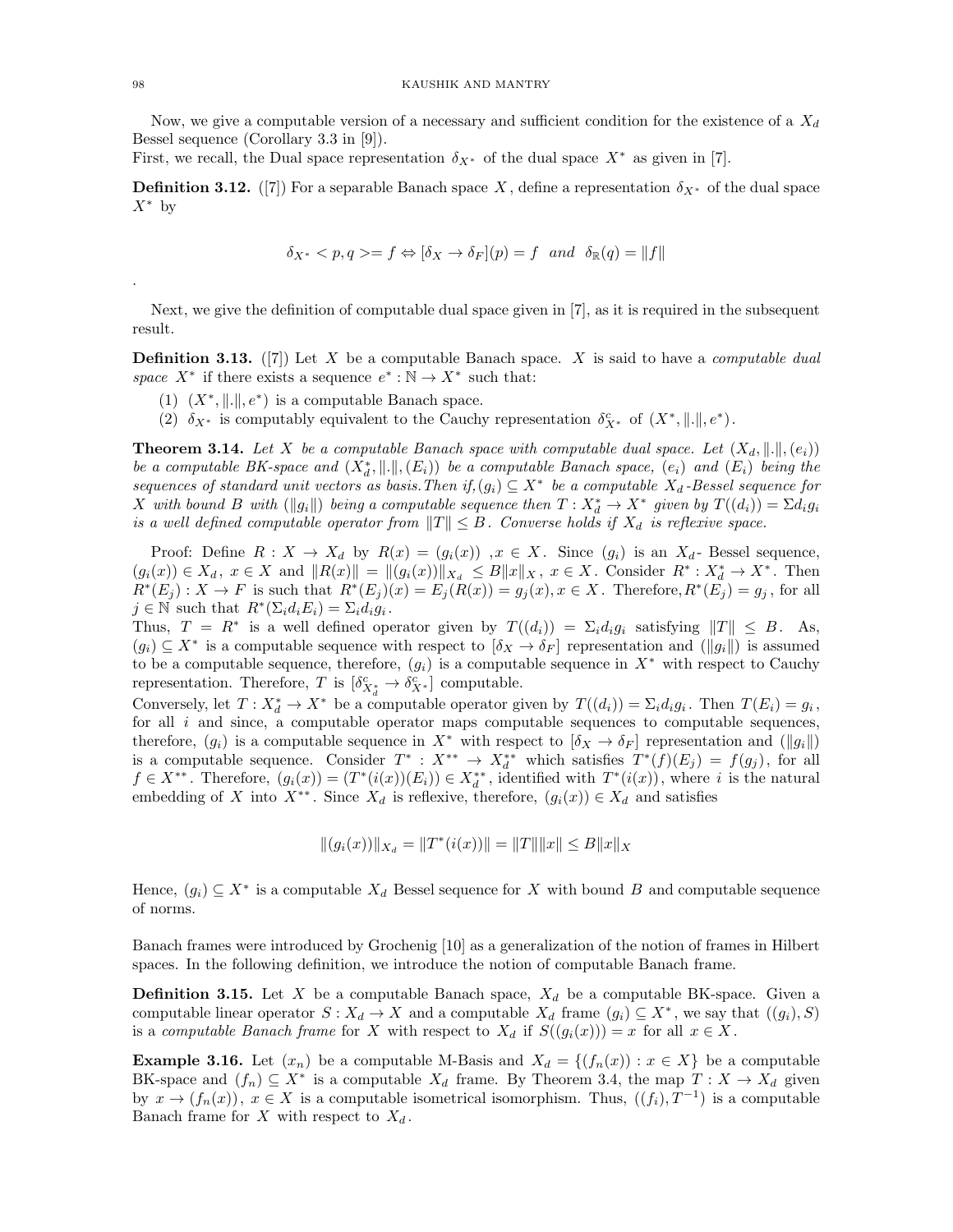Next, we give a sufficient condition for the existence of a computable Banach frame. In the following result, we call a closed subspace of a computable Banach space to be computably complemented if it is the range of a computable linear projection in the space. Clearly, a computably complemented subspace is a computable subspace as defined in [7].

**Theorem 3.17.** A computable Banach space  $X$  has a computable Banach frame with respect to a given computable BK space  $X_d$  if X is isometrically isomorphic to a computably complemented subspace of  $X_d$  by a computable map.

Proof: Suppose  $T: X \to X_d$  be a computable map which is an isometric isomorphism of X into  $X_d$  and  $T(X)$  be the computably complemented subspace of  $X_d$ . Then, there exists a computable projection  $P: X_d \to X_d$  such that  $P(X_d) = T(X)$  and  $P^2 = P$ . Define  $S: X_d \to X$  by  $S_x = T^{-1}Px$ ,  $x \in X_d$ . Then, by computable Banach Inverse Mapping theorem, S is a computable linear operator. Let  $(\tau_j)$  be the computable sequence of co-ordinate functionals of  $X_d$  and  $g_i = T^*(\tau_i)$ , for all  $i \in \mathbb{N}$ . Then, for  $x \in X$ , we have  $g_i(x) = T^* \tau_i(x) = \tau_i T(x)$ , for all  $i \in \mathbb{N}$ . Therefore,  $g_i = \tau_i T$  and hence,  $(g_i)$  is a computable sequence in  $X^*$  with respect to  $[\delta_X \to \delta_F]$  representation. Also,  $Tx = (g_i(x)) \in X_d$ , for all  $x \in X$  and  $||(g_i(x))||_{X_d} = ||Tx||_{X_d} = ||x||_X$ . Also  $S((g_i(x))) =$  $T^{-1}P((g_i(x))) = T^{-1}((g_i(x))) = x$ . Thus,  $((g_i), S)$  is a computable Banach frame for X with respect

Finally, we give sufficient condition under which a computable  $X_d$  frame for X is a computable Banach frame for  $X$ .

to  $X_d$ .

**Theorem 3.18.** Let X be a computable Banach space,  $(X_d, \|.\|, (e_i))$  be a computable BK space with sequence  $(e_i)$  of canonical unit vectors. Let  $(g_i) \subseteq X^*$  be a computable  $X_d$  frame for X. If there exists a computable sequence  $(f_i) \subseteq X$  such that  $\Sigma_i c_i f_i$  is convergent for all  $(c_i) \in X_d$  and  $f = \Sigma_i g_i(f) f_i$ , for all  $f \in X$ . Then, there exists a computable linear operator  $T : X_d \to X$  such that  $((g_i), T)$  is a computable Banach frame for  $X$  with respect to  $X_d$ .

Proof: Define  $T_n: X_d \to X$  as  $T_n((c_i)) = \sum_i^n c_i f_i$ . Then,  $T_n(e_i) = f_i$ , for all  $i \leq n$  and 0 otherwise, that is, given n and k, we can compute  $T_n(e_k)$ . Since,  $(T_n((c_i)))_n$  is convergent and hence a bounded sequence, by Uniform Boundedness Principle,  $Sup_n||T_n|| < \infty$ . Therefore,  $(T_n)$  is a computable sequence of linear and computable operators.

Define  $m : \mathbb{N} \to \mathbb{N}$  as  $m(< i, j >) = j$ . Then m is a computable function such that  $||T_{mij} - lim_{n\to\infty}T_{n}e_j|| \leq 2^{-i}$ , for all  $i, j \in \mathbb{N}$ . By computable Banach Steinhaus Theorem in [2],  $T: X_d \to X$  defined as  $T((c_i)) = \lim_{n \to \infty} T_n((c_i)) = \sum_i c_i f_i$  is a linear computable operator satisfying  $T((g_i(f))) = f$  for all  $f \in X$ . Hence,  $((g_i), T)$  is a computable Banach frame for X with respect to  $X_d$ .

#### **REFERENCES**

- [1] S. Banach and S. Mazur, Sur les fonctions calculables, Ann. Soc. Pol. de Math. 16 (1937), 223.
- [2] V. Brattka, Computability Of Banach Space Principles, Informatik Berichte 286, FernUniversitat Hagen, Fachbereich Informatik, Hagen, June 2001.
- [3] V. Brattka, Effective Representations of the space of linear bounded operators, Applied General Topology, 4(1)(2003), 115-131.
- [4] V. Brattka, Computable versions of the uniform boundedness Theorem, in: Z. Chatzidakis, P.Koepke, W. Pohlers (Eds.), Logic Colloquium 2002, in: Lecture Notes in Logic, Vol 27, Association for Symbolic Logic, Urbana, 2006.
- [5] V. Brattka, Computability over topological structures. In S. Barry Cooper and Sergey S. Goncharov, editors, Computability and Models, 93-136. Kluwer Academic Publishers, New York, 2003.
- [6] V. Brattka, A computable version of Banach's Inverse Mapping Theorem, Annals of Pure and Applied Logic, 157 (2009), 85-96.
- [7] V. Brattka, R. Dillhage, Computability of compact operators on computable Banach spaces with bases. Math. Log. Quart.53 (2007), 345-364.
- [8] V. Brattka, A. Yoshikawa, Towards computability of elliptic boundary value problems in variational formulation, J. Complexity 22(6) (2006), 858-880.
- [9] P.G. Casazza, O. Christensen, D.T. Stoeva, Frame expansions in separable Banach spaces, J. Math. Anal. Appl., 307 (2005), 710-723.
- [10] K. Grochenig, Describing functions : Atomic decompositions versus frames, Monatsh. Math. 112 (1991), 1-41.
- [11] A. Grzegorczyk, On the definitions of computable real continuous functions, Fund. Math. 44 (1957), 61-71.